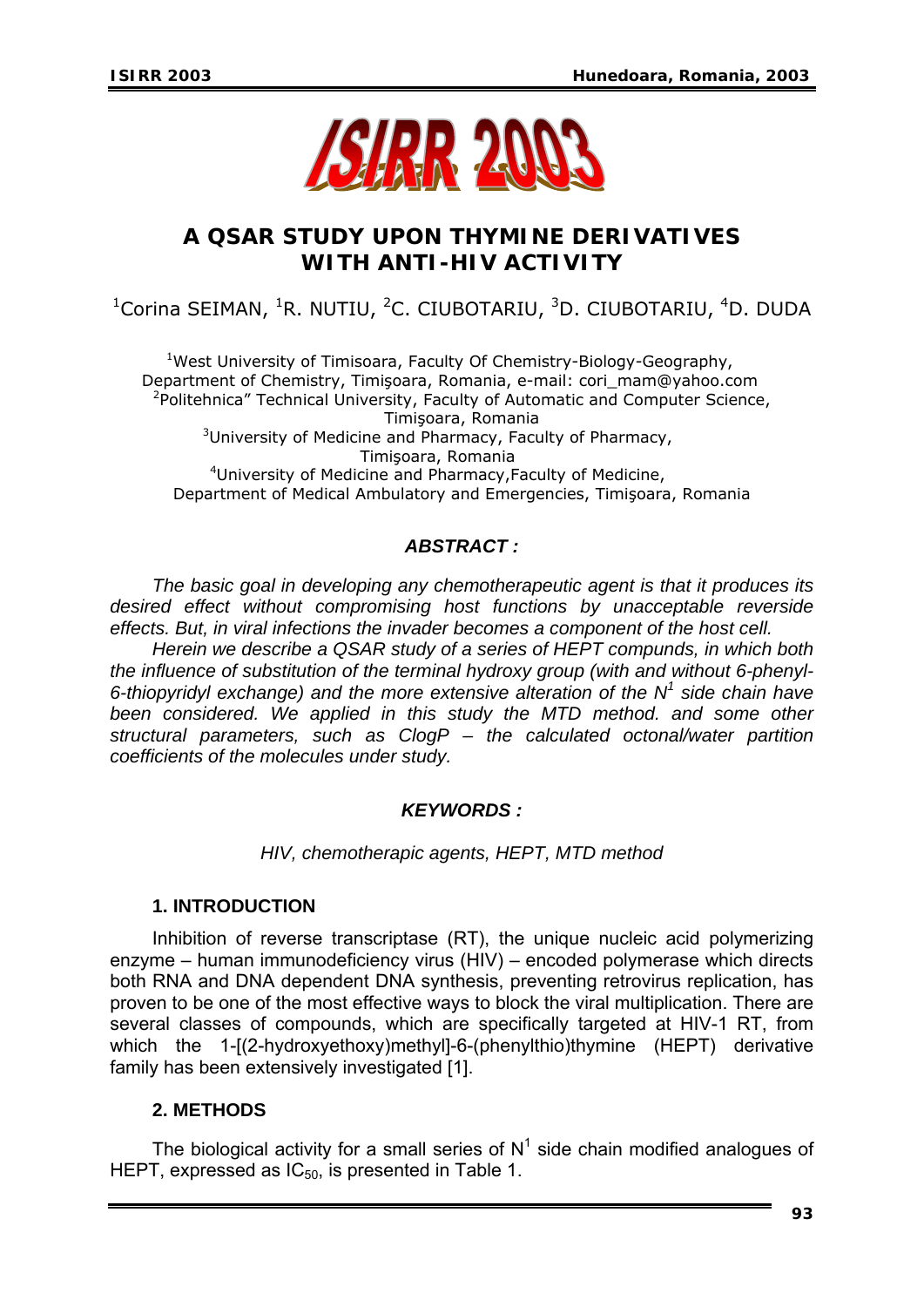**Table 1.** Anti- HIV-1 Activity Data of Several HEPT Derivatives (IC<sub>50</sub>) and calculated *hydrophobicity (Clog P)* 



| compd                                                            | Χ         | R                                      | $IC_{50}(\mu M)^a$ | $A^c$ | Clog P |
|------------------------------------------------------------------|-----------|----------------------------------------|--------------------|-------|--------|
|                                                                  | <b>CH</b> | NH–C <sub>6</sub> H <sub>5</sub>       | 0.055              | 7.26  | 3.62   |
| 2.                                                               | N         | $NH - C6H5$                            | 0.160              | 6.80  | 2.52   |
| 3.                                                               | N         | $S - Py^b$                             | 0.440              | 6.36  | 2.28   |
| 4.                                                               | <b>CH</b> | Br                                     | 0.760              | 6.12  | 2.80   |
| 5 <sup>1</sup>                                                   | <b>CH</b> | $S - Py^b$                             | 0.830              | 6.08  | 3.38   |
| $\begin{array}{c} 6. \\ 7. \end{array}$                          | N         | $S - C_6H_5$                           | 1.010              | 6.00  | 3.38   |
|                                                                  | <b>CH</b> |                                        | 2.200              | 5.66  | 3.19   |
| 8.                                                               | <b>CH</b> | $N(C_6H_5)_2$                          | 8.750              | 5.06  | 5.89   |
| 9.                                                               | <b>CH</b> | NHCO(CH <sub>2</sub> ) <sub>2</sub> Cl | 11.400             | 4.94  | 1.93   |
| 10.                                                              | <b>CH</b> | $N(CH_2CN)_2$                          | 27.500             | 4.56  | 1.44   |
| 11.                                                              | <b>CH</b> | NH <sub>2</sub>                        | 31.000             | 4.51  | 1.44   |
| المواصل المراجعة والمناصر المستقبل المراجع<br>$+1 - 1$<br>$\sim$ |           |                                        |                    |       |        |

data points not used in deriving eq. (2).

<sup>a</sup> Effective concentration of compound required to achieve 50% inhibition of HIV-1 multiplication in CEM-SS infected cells

 ${}^{\text{b}}$ Py = 2-pyridyl

 $\mathrm{c}$ A =log1/C (C=IC<sub>50</sub>)

### **3. MTD METHOD** [2]

The minimal steric difference, MTD, is a measure for steric misfit between the molecules of a series of bioactive substances and the binding site of the biological receptor, which is represented by the hypermolecule, **H**. The hypermolecule is the result of the approximate (non-hydrogen) atom per atom superposition of the molecules i, i=1,N, in the investigated series.

The vertices j,  $j=1,M$  of the hypermolecule correspond to the positions of these atoms. Thus, the hypermolecule **H** can be considered as a topological network. If molecule "i" occupies vertex "j" from  $H$ ,  $x_{ij}=1$ , while  $x_{ij}=0$ , if the vertex is not occupied. The minimal steric difference  $MTD_i$  of molecule "i" with respect to the receptor is calculated according to the formula (1):

$$
MTD_i = S + \sum \varepsilon_j X_{ij}
$$
 (1)

with  $\varepsilon_i$ = -1, 0 or +1 for vertices attributed to the receptor cavity (beneficial), to the exterior (irrelevant) and to the receptor walls (detrimental), respectively; S is the total number of cavity vertices. Consequently, MTD<sub>i</sub> is a measure of the steric misfit of the molecule "i" with respect to the receptor cavity and it is equal to the number of occupied wall vertices plus the number of unoccupied cavity vertices of **H** [3].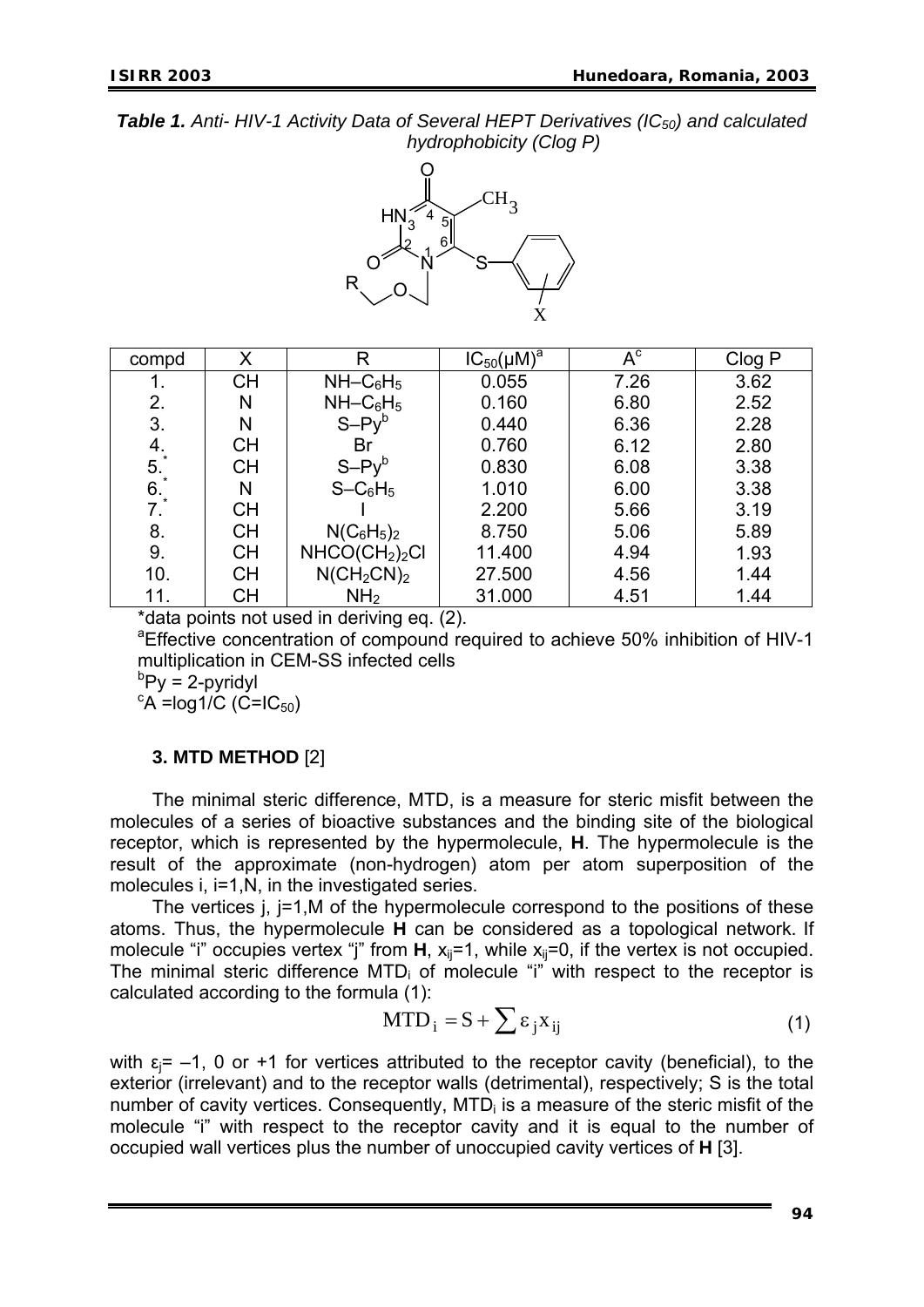#### **4. RESULTS AND DISCUSSIONS**

The superposition procedure to construct the hypermolecule is based upon the maximal superposition of the compounds 2-11 upon the compound 1, which is the most active of this series. The entities to be superimposed are second or higher row atoms (S, Cl, Br, I).

The starting map for the MTD optimized procedure were obtained by inspection of vertices found preferentially in molecules with high and low inhibition activity, respectively. For all 11 compound from Table 1, it is:

$$
S_t^o = \begin{cases} j(\varepsilon_j = -1): 1 - 6 \\ j(\varepsilon_j = 0): -1; 1 - 12 \end{cases} \quad r = 0.695
$$

The corresponding optimized receptor map, r being the correlation coefficient, and the correlation equation (2) are:

$$
S_{t}^{*} = \begin{cases} j(\varepsilon_{j} = -1): 4 - 7 \\ j(\varepsilon_{j} = 0): 2,3,9,10 \\ j(\varepsilon_{j} = +1): 1,8,11,12 \end{cases}
$$
  
\n
$$
\hat{A} = 7.77(\pm 0.50) - 0,63(\pm 0.15) \text{MTD}
$$
  
\n(n = 11, r = 0.816) (2)

*Table 2. The results of the MTD method:* 

|           | $j(x_{ii}=1)^{\overline{a}}$ | $MTD_i^{\overline{\star} b}$ | $MTD_i^{\overline{\star} C}$ |
|-----------|------------------------------|------------------------------|------------------------------|
|           | $1 - 6$                      | $\overline{c}$               |                              |
|           | $1 - 6$                      | $\overline{\mathbf{c}}$      |                              |
| 123456789 | $1 - 6$                      | $\overline{2}$               | 3<br>3<br>3<br>5<br>5        |
|           |                              | 4                            |                              |
|           | $1 - 6$                      | $\frac{2}{2}$                |                              |
|           | $1 - 6$                      |                              |                              |
|           |                              | 4                            |                              |
|           | $1 - 12$                     |                              | $\frac{5}{5}$                |
|           | $1 - 4$                      |                              |                              |
| 10.       | 1, 2, 7, 8                   | 5                            | 6<br>5                       |
| 11.       |                              |                              |                              |

11. – 4 5 aj – vertices occupied by molecule i in the hypermolecule **<sup>H</sup>**  $\mathrm{^{6}MTD}$  – values corresponding to the S<sub>t</sub>\* optimized receptors map  $\mathrm{^{6}MTD}$  – values corresponding to the S<sub>p</sub>\* optimized receptors map For the smallest series, outliers are compounds 5-7 from Table 1 – the starting map  $S_p^o$  is:

$$
S_p^o = \begin{cases} j(\varepsilon_j = -1): 1 - 6 \\ j(\varepsilon_j = 0): - & r = 0.749 \\ j(\varepsilon_j = +1): 7 - 12 \end{cases}
$$